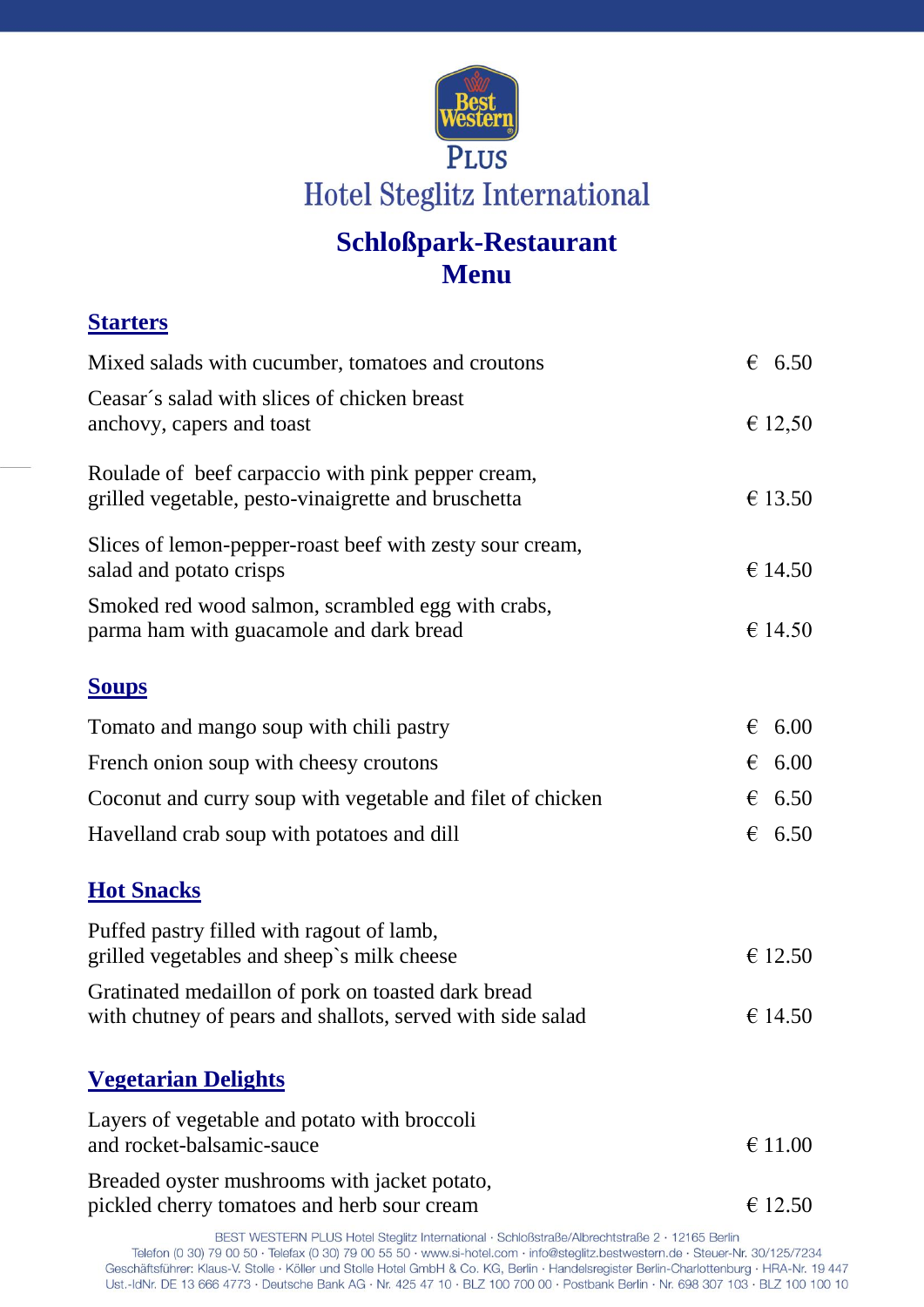

#### **Vegan Delights**

| Bonbon of sweetheart cabbage with grapes<br>on tomato-couscous with potato balls                                  | € 12.50          |
|-------------------------------------------------------------------------------------------------------------------|------------------|
| Lasagna of regional turnips with vegetable polenta on lentils                                                     | € 12.50          |
| <b>Main Courses</b>                                                                                               |                  |
| Calf's liver, berlin-Style" with calvados apple, stewed onions,<br>mashed potatoes with diced bacon and vegetable | € 18.50          |
| Strips of pork loin in French mustard sauce<br>mixed peppers and papardelle                                       | € 18.50          |
| Prime boiled beef with root vegetable,<br>horseradish and potatoes                                                | € 18.50          |
| Breast of corn poulard with dried fruits<br>on creamed spring onions and cheese dumplings                         | € 19.50          |
| Escalope of yeal with lemon butter and salad of potatoes and cucumbers                                            | $\epsilon$ 20.00 |
| Argentinian beef filet on beans with rosemary potatoes                                                            | € 24.00          |
|                                                                                                                   |                  |

### **Assortment of Fresh- and Salt-Water**

| Filet of pikeperch on sauerkraut with bacon potatoes     | € 18.50     |
|----------------------------------------------------------|-------------|
| Vegetable fritter with fried filet of salmon and spinach | € 19.50     |
| Black pasta with prawns, snow peas, mango and ginger     | $\in 20.00$ |